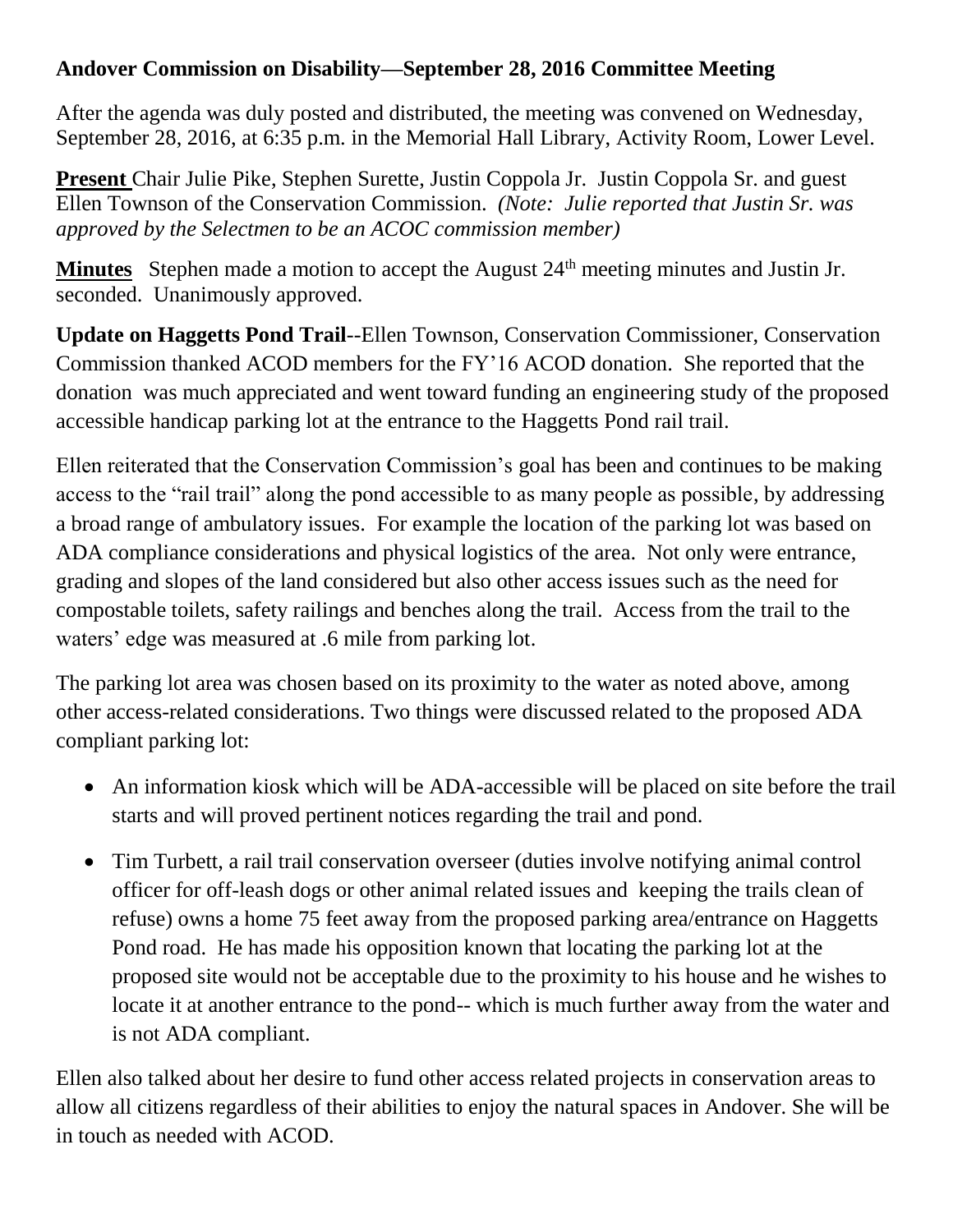Julie asked Ellen about the proposed plaque which would be attached to or placed near the information kiosk which would honor the memory of former ACOD member/President Maddy St. Amand. Maddy was involved in disability issues for several decades. Ellen noted that the plaque will be affixed to the kiosk later when it is actually installed.

Ellen also reported that due to the dog waste which is significant along the trail, there may be a proposal to ban dogs from the trail as owners don't seem to be cleaning up after them.

Since all members present participated in the September 22 "walk-through" of the Haggetts Pond trail—joining roughly 30 others-- including Joe Connolly, Director or Community Services, a brief discussion ensued about the many positive aspects of the soon- to-be accessible trail.

## **Old Business – Updates**

- Spot Checks: Stephen reported that starting next Wednesday, ramp work and pot hole repairs will start and work on River Street in Ballardvale should be starting next week also.
- Julie reported that she is in the process of reaching out to a potential ACOD candidate.
- With respect to upcoming projects, Justin Sr. advocated for community/accessible trails being a good choice for ongoing support.

## **New Business**

.

- **Abilities Expo**—Justin and Justin attended the September 17<sup>th</sup> "Abilities" Expo" Annual Event at the Boston Convention Center and brought back to the commission a fact sheet on latest products and services for the disability community and their caregivers**.** *Action Item: Julie will encourage all commission members to attend the exhibition next year.*
- **Meeting with Town Manager**—Julie reported that she reviewed the highlights of ACOD's accomplishments over the last year and that Town Manager Andrew Flanagan and Director of Community Services Joe Connolly will be at next months' ACOD meeting. Julie also reported that Selectman Bob Landry is liaison to ACOD *Action Item: Stephen, Justin Sr. and Justin Jr. will send "best of" ACOD photos relative to issues that have cropped up, to Julie for her to select for" talking points" at the October meeting. Julie will contact Bernadette to see what she could have ready for the meeting.*